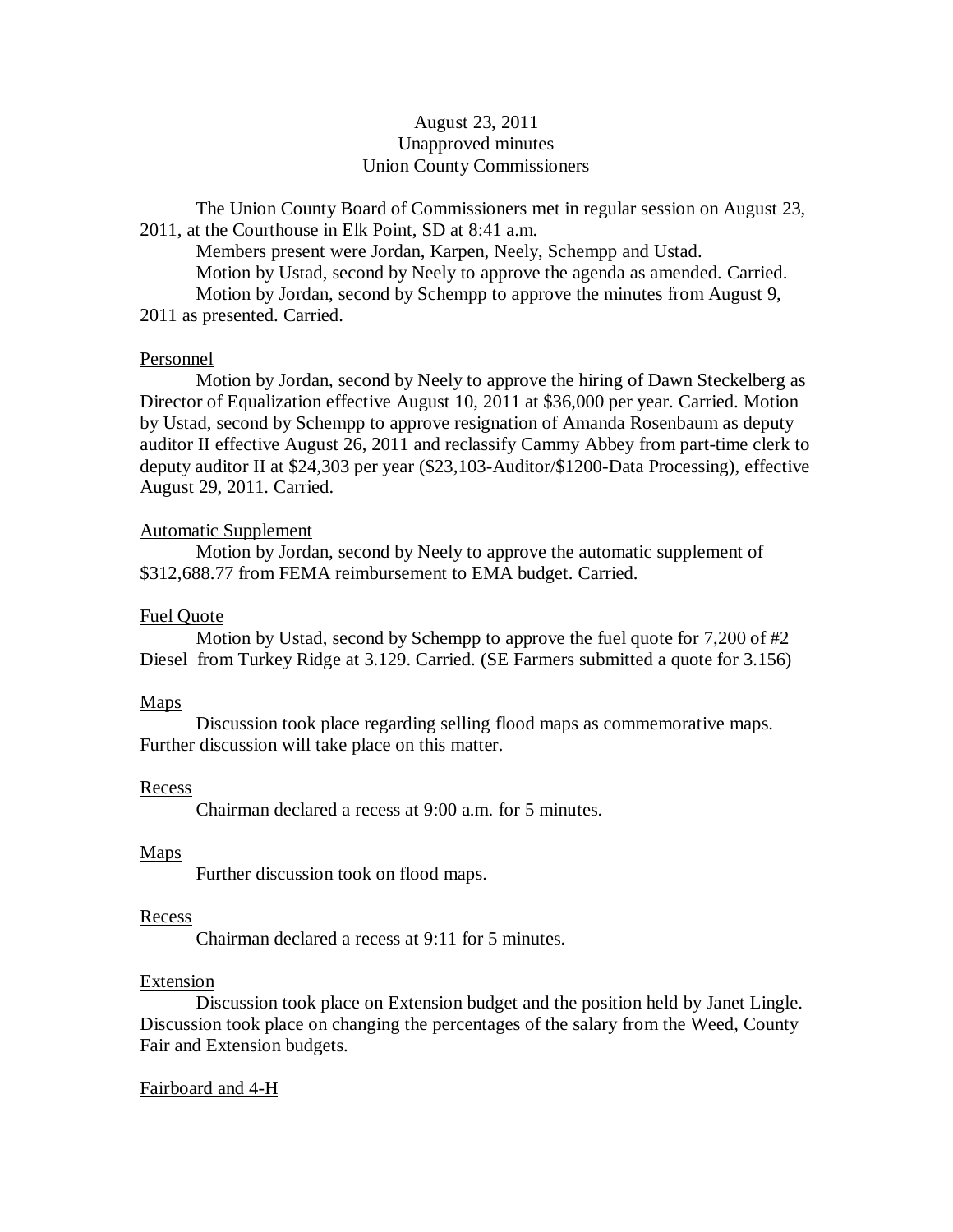A recap took place on the 2011 fair. Janelle O'Connor (fairboard) and Pat Manning (4-H Leader) discussed various matters. Commissioner Jordan reiterated that the provisional budget is set lower than the current fair cost and to make sure that the fairboard feels that is sufficient. OcConnor assured the board that it was sufficient.

### WIC

Grace Freeman, state nurse, presented the board with a WIC quarterly report.

#### Sheriff

Sheriff Limoges met with the board regarding offering booster shots for employees because of the whooping cough. (not mandatory) Board agreed the Sheriff should move forward with most economical process.

#### Highway/EMA

PWA Roggow met with the board to discuss various matters.

Motion by Schempp, second by Ustad to approve hiring Bruce Westling as a seasonal employee at \$9.00 per hr. Carried.

#### Recess

Chairman declared a recess for 5 minutes at 10:32 a.m.

### Claims

Motion by Jordan, second by Schempp to approve the following claims with the change on the Knology claim from Auditor to Data Processing. Carried. The following claims have been audited, approved and warrants drawn on the same: Bi-Weekly payroll for 08-26-2011 Auditor \$236.25; Treasurer \$63.00; Data Processing \$240.00; State& Attorney \$581.80; Public Building \$585.00; Assessors \$126.00; Register of Deeds \$649.43; Sheriff \$29,055.35; Nurse \$122.48; WIC \$282.23; Extension \$152.00; Weed \$2,801.20; Highway \$19,795.51; EMA \$2,074.38.Accurate Reporting (Transcription) \$282.95;Artic Ice (Repairs) \$183.00;Beresford Republic (Ad) \$255.21;Bomgaars (Supp/Clothing) \$46.89;TuDogs (Maint) \$270.00;Carol Klumper (Per Diem) \$17.00;Cartridge World (Supp) \$51.78;Cathy Rehfuss (MI Hearing) \$15.00;Century Link (Phone) \$1,342.71;City Of Elk Point (Utilities) \$5,859.63;Claritus (Supp) \$509.70;Clay County Hwy (Maint) \$12,009.54;Community Health Clinic (Care) \$266.50;Curt Winquist (Mileage) \$25.90;Dale Neely (Mileage) \$44.40;Daves Repairs (Ditch Work) \$238.50;Dawn Steckelberg (Per Diem) \$17.00;Dean Bosse (Mileage) \$17.76;Dennis Henze (Mileage) \$315.61;Donald Gray (Mileage) \$8.88;Donelda Golden (Per Diem) \$47.00;Donna K Dietrich (Mi Hearing) \$150.44;Doyle Karpen (Mileage) \$14.80;Fastenal Company (Supp) \$107.62;GCR Tire Center (Supp) \$231.00;Gubbrud, Haugland & Gilles (Ct Appt Atty) \$11,360.95;Help! Line Center (Maint) \$3,186.90;Iowa Office Supply (Supp) \$546.98;J & G Trucking (Maint) \$4,525.00;Jackie Sieverding (Per Diem) \$17.00;Jacks Uniform & Equip (Supp) \$625.95;Jana Foltz (Per Diem) \$17.00;Jim Hawk Truck Trailers (Supp) \$25.66;Kabeiseman & Pollard (Ct Appt Atty MI) \$170.00;Karen Swanda (MI Hearing) \$15.00;Katie Johnson (Pub Def) \$2,336.15;Knife River Midwest (Hwy Const) \$59,621.00;Knology (Internet) \$230.90;Kreisers Inc (Supp)\$14.66;Language Line Services (Interpreter) \$50.40;Lincoln County (Reimb MI)